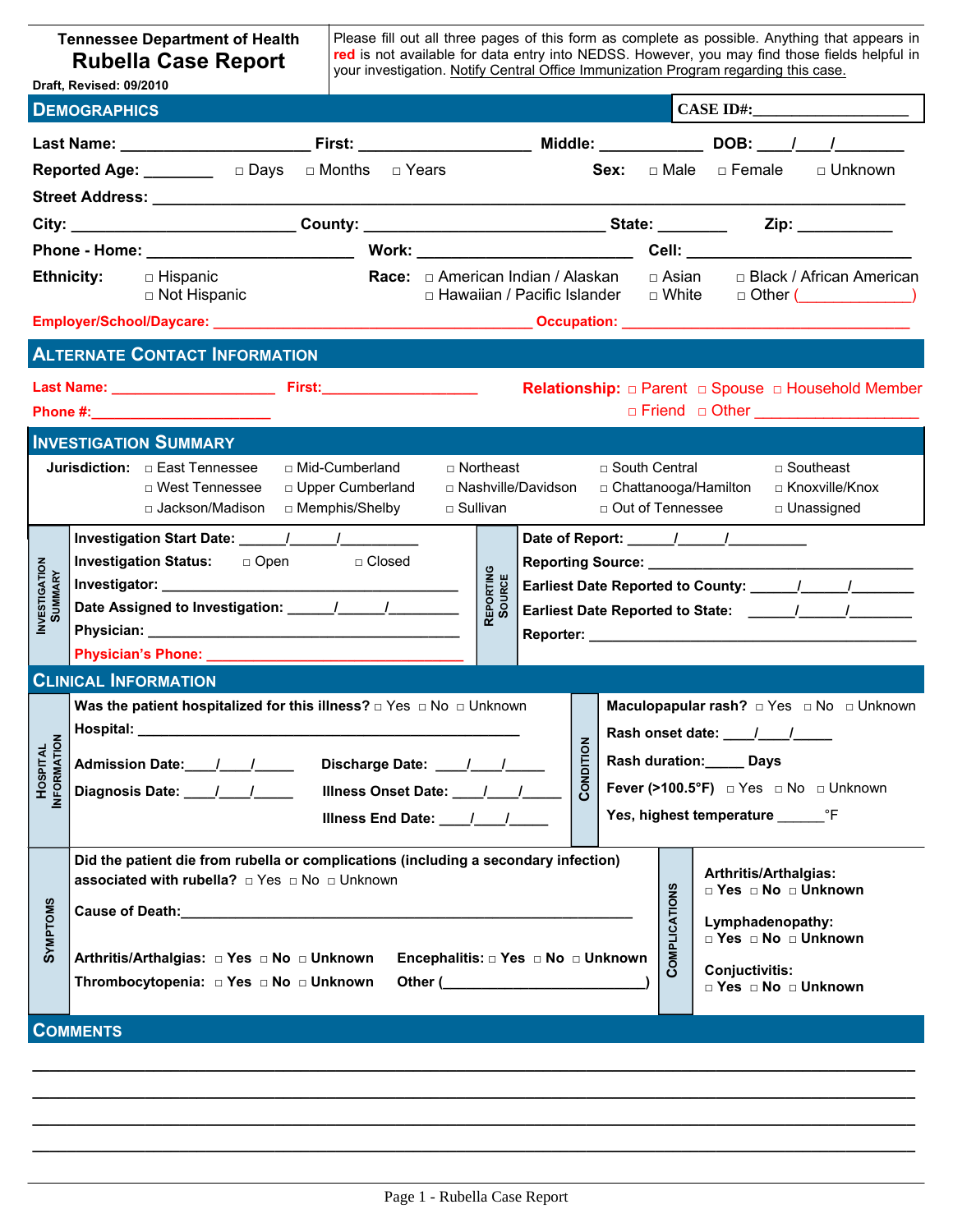**CASE ID#:\_\_\_\_\_\_\_\_\_\_\_\_\_\_\_\_\_\_\_\_** 

| Was laboratory testing done for rubella?                                                                                                                                                                                                                                                                                                                                                                                                                                                                                                    |                                                                                    | $\Box$ Yes<br>$\sqcap$ No                                                                                                                                                                                                         | □ Unknown                            |                                                                                    | (If yes, complete the table below.)                                                        |                                                                            |  |
|---------------------------------------------------------------------------------------------------------------------------------------------------------------------------------------------------------------------------------------------------------------------------------------------------------------------------------------------------------------------------------------------------------------------------------------------------------------------------------------------------------------------------------------------|------------------------------------------------------------------------------------|-----------------------------------------------------------------------------------------------------------------------------------------------------------------------------------------------------------------------------------|--------------------------------------|------------------------------------------------------------------------------------|--------------------------------------------------------------------------------------------|----------------------------------------------------------------------------|--|
|                                                                                                                                                                                                                                                                                                                                                                                                                                                                                                                                             | <b>IgM</b><br><b>Serum</b>                                                         | <b>Acute</b><br>IgG Serum                                                                                                                                                                                                         | <b>Convalescent</b><br>IgG Serum     | <b>RT-PCR</b><br>Performed?                                                        | <b>Virus Isolation</b><br>Performed?                                                       | <b>Other</b><br><b>Lab Tests</b>                                           |  |
| <b>Was testing</b><br>performed?                                                                                                                                                                                                                                                                                                                                                                                                                                                                                                            | $\Box$ Yes<br>$\Box$ No<br>□ Unknown                                               | $\Box$ Yes<br>$\Box$ No<br>□ Unknown                                                                                                                                                                                              | $\Box$ Yes<br>$\Box$ No<br>□ Unknown | $\Box$ Yes<br>$\Box$ No<br>□ Unknown                                               | $\Box$ Yes<br>$\Box$ No<br>□ Unknown                                                       | $\Box$ Yes<br>$\Box$ No<br>□ Unknown                                       |  |
| Name of<br>Laboratory                                                                                                                                                                                                                                                                                                                                                                                                                                                                                                                       |                                                                                    |                                                                                                                                                                                                                                   |                                      |                                                                                    |                                                                                            |                                                                            |  |
| <b>Date Specimen</b><br><b>Taken</b>                                                                                                                                                                                                                                                                                                                                                                                                                                                                                                        |                                                                                    |                                                                                                                                                                                                                                   |                                      |                                                                                    |                                                                                            |                                                                            |  |
| <b>Result</b><br>of Test                                                                                                                                                                                                                                                                                                                                                                                                                                                                                                                    | $\square$ Negative<br>□ Positive<br>$\Box$ Pending<br>□ Indeterminate<br>□ Unknown | □ No significant rise in IgG<br>□ Significant rise in IgG<br>$\square$ Pending<br>$\Box$ Indeterminate<br>□ Unknown                                                                                                               |                                      | $\square$ Negative<br>□ Positive<br>$\Box$ Pending<br>□ Indeterminate<br>□ Unknown | $\square$ Negative<br>□ Positive<br>$\square$ Pending<br>$\Box$ Indeterminate<br>□ Unknown | □ Negative<br>□ Positive<br>$\Box$ Pending<br>□ Indeterminate<br>□ Unknown |  |
| Were the clinical specimens sent to                                                                                                                                                                                                                                                                                                                                                                                                                                                                                                         |                                                                                    | CDC for genotyping (molecular typing)? $\Box$ Yes $\Box$ No $\Box$ Unknown                                                                                                                                                        |                                      |                                                                                    |                                                                                            |                                                                            |  |
|                                                                                                                                                                                                                                                                                                                                                                                                                                                                                                                                             |                                                                                    |                                                                                                                                                                                                                                   |                                      |                                                                                    |                                                                                            |                                                                            |  |
| <b>VACCINATION</b>                                                                                                                                                                                                                                                                                                                                                                                                                                                                                                                          |                                                                                    |                                                                                                                                                                                                                                   |                                      |                                                                                    |                                                                                            |                                                                            |  |
| $\Box$ Yes<br>Did the patient<br>If no, Reason:<br>receive rubella<br>□ Parent/Patient forgot to vaccinate<br>$\Box$ Religious exemption<br>$\Box$ No<br>□ Born outside of US<br>□ Parent/Patient refusal<br>□ Underage for vaccination<br>□ Laboratory evidence of previous disease<br>□ Unknown<br>□ Parent/Patient report of disease<br>□ MD diagnosis of previous disease<br>$\Box$ Other ( )<br>□ Philosophical objection<br>Number of doses received<br>□ Medical Contraindication<br>ON or AFTER 1st birthday: _____                 |                                                                                    |                                                                                                                                                                                                                                   |                                      |                                                                                    |                                                                                            |                                                                            |  |
| Dates of each MMR vaccination: $1 \t -1 \t 2 \t 2 \t 1 \t 1$<br>□ Dates Unknown                                                                                                                                                                                                                                                                                                                                                                                                                                                             |                                                                                    |                                                                                                                                                                                                                                   |                                      |                                                                                    |                                                                                            |                                                                            |  |
| <b>EPIDEMIOLOGIC INFORMATION</b>                                                                                                                                                                                                                                                                                                                                                                                                                                                                                                            |                                                                                    |                                                                                                                                                                                                                                   |                                      |                                                                                    |                                                                                            |                                                                            |  |
| Is this case epi-linked to a lab confirmed case?: $\Box$ Yes $\Box$ No $\Box$ Unknown If yes, Case ID of epi-linked case: _________<br>What was the transmission setting (use number from choices)?________<br>4 - Correctional facility<br>5 - Day Care<br>2 - College<br>3 - Community<br>1 - Athletics<br>6 - Doctor's office<br>7 - Home<br>8 - Hospital ER<br>9 - Hospital outpatient clinic 10 - Hospital ward<br>11 - International travel<br>12 - Military<br>13 - Church<br>14 - School<br>15 - Unknown<br>16 - Work<br>17 - Other |                                                                                    |                                                                                                                                                                                                                                   |                                      |                                                                                    |                                                                                            |                                                                            |  |
|                                                                                                                                                                                                                                                                                                                                                                                                                                                                                                                                             |                                                                                    | Source of infection (i.e. Person ID, Country): <b>Company and Controller Controller Controller Controller Controller Controller Controller Controller Controller Controller Controller Controller Controller Controller Contr</b> |                                      |                                                                                    |                                                                                            |                                                                            |  |
|                                                                                                                                                                                                                                                                                                                                                                                                                                                                                                                                             |                                                                                    |                                                                                                                                                                                                                                   |                                      |                                                                                    |                                                                                            |                                                                            |  |
| Did rash onset occur 14-23 days upon entering the USA, following any travel or living outside the USA? □ Yes □ No □ Unknown<br>Is this case traceable (linked) to an international import? $\Box$ Yes $\Box$ No<br>□ Unknown<br>Where was the disease acquired?: $\Box$ Indigenous (within jurisdiction) $\Box$ Out of country $\Box$ Out of state $\Box$ Out of jurisdiction<br>□ Unknown                                                                                                                                                  |                                                                                    |                                                                                                                                                                                                                                   |                                      |                                                                                    |                                                                                            |                                                                            |  |
|                                                                                                                                                                                                                                                                                                                                                                                                                                                                                                                                             |                                                                                    |                                                                                                                                                                                                                                   |                                      |                                                                                    |                                                                                            |                                                                            |  |
| <b>Imported City:</b>                                                                                                                                                                                                                                                                                                                                                                                                                                                                                                                       |                                                                                    |                                                                                                                                                                                                                                   |                                      |                                                                                    |                                                                                            |                                                                            |  |
| <b>Country of Birth:</b><br><u> 1989 - Johann Harry Harry Harry Harry Harry Harry Harry Harry Harry Harry Harry Harry Harry Harry Harry Harry</u>                                                                                                                                                                                                                                                                                                                                                                                           |                                                                                    |                                                                                                                                                                                                                                   |                                      |                                                                                    |                                                                                            |                                                                            |  |
| $\Box$ Other ( $\Box$ )<br><b>Confirmation Method:</b> $\Box$ Clinical Diagnosis<br>□ Lab Confirmed<br>□ Epidemiologically-linked<br>□ Confirmed<br><b>Case Status:</b><br>n Probable<br>$\Box$ Suspect                                                                                                                                                                                                                                                                                                                                     |                                                                                    |                                                                                                                                                                                                                                   |                                      |                                                                                    |                                                                                            |                                                                            |  |
| <b>COMMENTS</b>                                                                                                                                                                                                                                                                                                                                                                                                                                                                                                                             |                                                                                    |                                                                                                                                                                                                                                   |                                      |                                                                                    |                                                                                            |                                                                            |  |
|                                                                                                                                                                                                                                                                                                                                                                                                                                                                                                                                             |                                                                                    |                                                                                                                                                                                                                                   |                                      |                                                                                    |                                                                                            |                                                                            |  |

**\_\_\_\_\_\_\_\_\_\_\_\_\_\_\_\_\_\_\_\_\_\_\_\_\_\_\_\_\_\_\_\_\_\_\_\_\_\_\_\_\_\_\_\_\_\_\_\_\_\_\_\_\_\_\_\_\_\_\_\_\_\_\_\_\_\_\_\_\_\_\_\_\_\_\_\_\_\_\_\_\_\_\_\_\_\_\_\_\_\_\_\_\_\_\_\_\_\_\_\_\_\_**